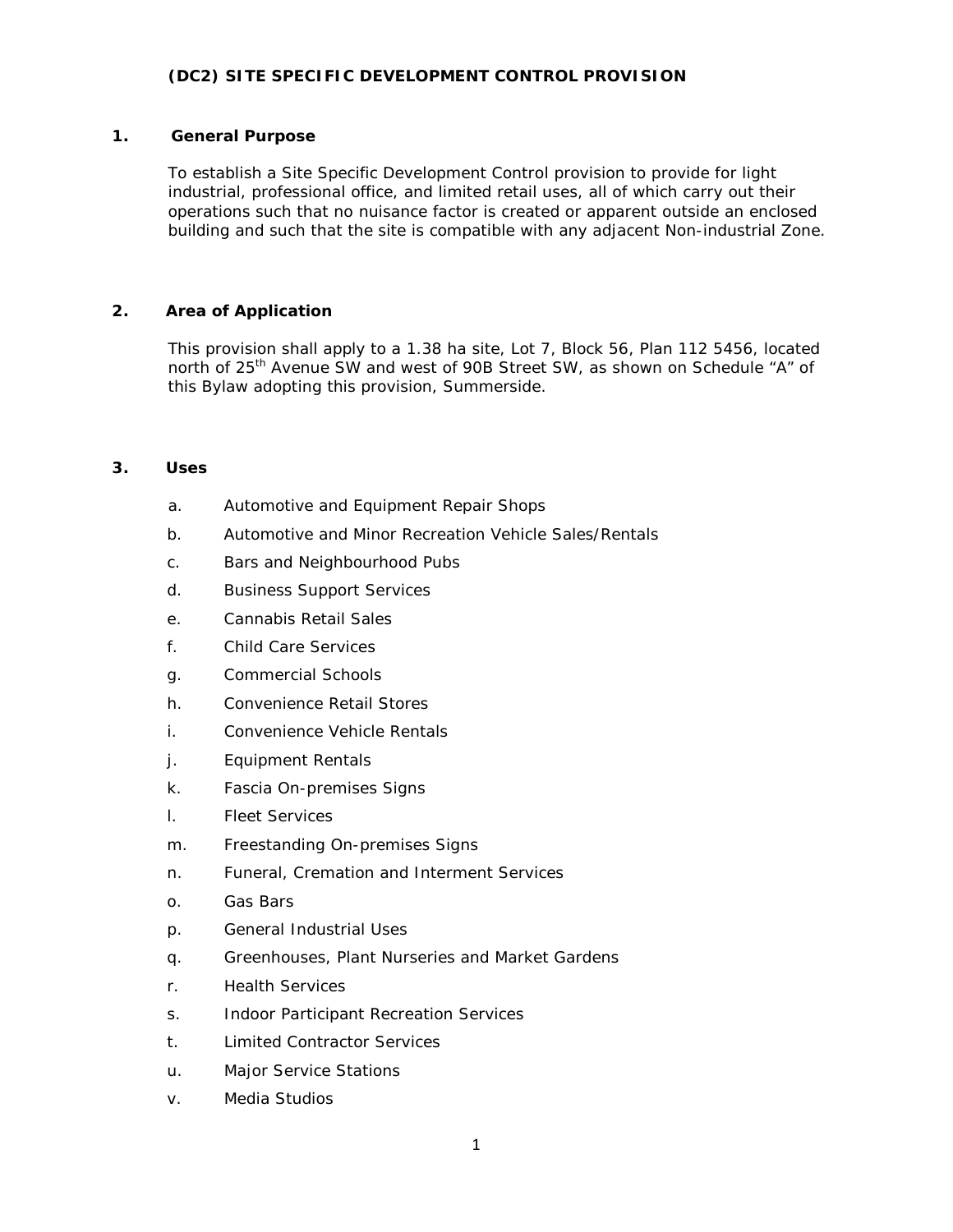- w. Minor Alcohol Sales
- x. Minor Digital Off-premises Signs
- y. Minor Digital On-premises Signs
- z. Minor Digital On-premises Off-premises Signs
- aa. Minor Service Stations
- bb. Mobile Catering Food Services
- cc. Outdoor Participant Recreation Services
- dd. Personal Service Shops
- ee. Private Clubs
- ff. Professional, Financial and Office Support Services
- gg. Projecting On-premises Signs
- hh. Rapid Drive-through Vehicle Services
- ii. Residential Sales Centres
- jj. Restaurants
- kk. Special Industrial Uses
- ll. Specialty Food Services
- mm. Temporary On-premises Signs
- nn. Veterinary Services

# **4. Development Regulations**

- a. The development shall be in general accordance with the Site Plan as illustrated in Appendix I of this provision.
- b. The maximum floor area ratio shall be 1.2.
- c. All Bars and Neighbourhood Pubs shall be limited to a maximum of 240 m2 of Public Space and 200 seats for occupants.
- d. A minimum landscaped Yard of 6.0 m shall be required where the Site Abuts a public roadway, other than a Lane, except where identified in Appendix I.
- e. A minimum building setback of 6.0 m shall be required.
- f. No parking, loading, storage, trash collection outdoor service or display area shall be permitted within a Setback.
- g. Any display and storage areas that Abut any Zone, other than an Industrial Zone shall be screened in accordance with the provisions of subsection 55.5(6) of the Zoning Bylaw.
- h. The maximum Height shall not exceed 12.0 m, except that the Height shall not exceed 14.0 m for a building housing a General Industrial Use, where required to facilitate the development of the General Industrial Use.
- i. Any trash collection area, open storage area, or outdoor service area including any loading, unloading or vehicle service area that is visible from any adjoining Site, shall be screened from view from the adjoining Site. Landscaping, planting, berming, masonry walls, wood fencing or other man